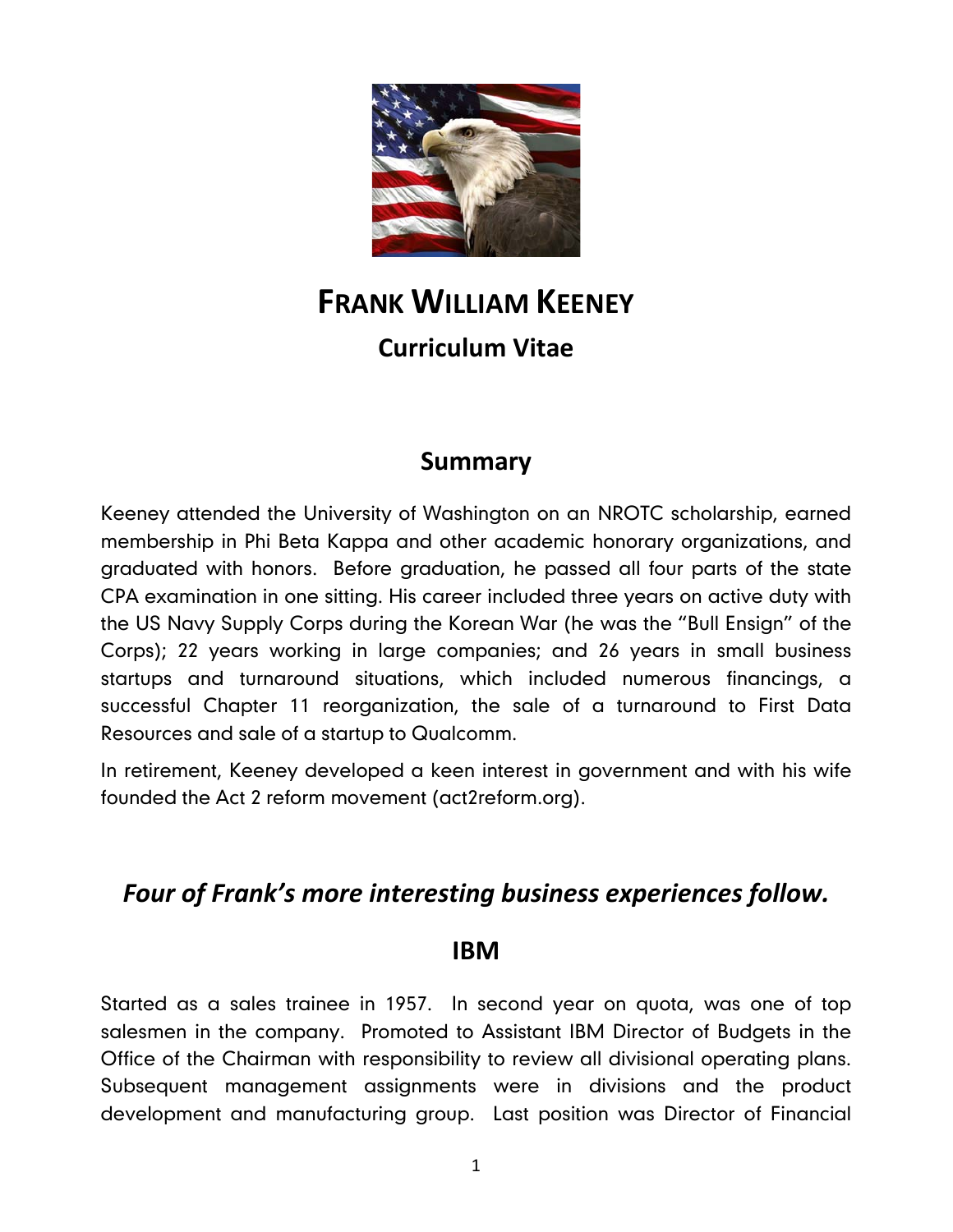Planning for the group, which generated 95% of the company profits. When Keeney resigned, the president of IBM offered him several promotion alternatives in an attempt to induce him to stay.

#### **Smith Barney**

In 1968 was recruited as Chief Financial Officer of this Wall Street firm to bring professional management to what was then described as a "cottage industry." Was CFO, Director, and member of Executive Committee. Major accomplishments: Designed new financial system that was copied by other major Wall Street firms; Initiated planning and budgeting and led industry planning group; Designed incentive compensation plan for professional staff; Initiated salary and bonus administration system; Implemented pension plan integrated with 401K plan; Installed first computer in the firm, replacing 25-year-old accounting equipment; Handled lease negotiations for 80 branch offices and other legal matters; Created facilities department for office planning and remodeling, handling 50 projects at cost of \$10 million in two year period; Handled acquisition of Harris, Upham & Co.; Recruited and trained key managers: Managed staff of 200. Keeney left when he ran out of challenges.

#### **Turnaround: Nanodata Computer Corp.**

When the engineering development of a new computer product was not successfully completed. the investors decided to terminate the development effort and implemented a reduction of staff from 130 to 10. The Board of Directors asked Keeney to try to save the large tax loss carryforward, electing him president and CEO. He agreed, and filed a petition for reorganization under Chapter 11 of the Bankruptcy Code in June 1982. At that time, there was no sales backlog, monthly expenses exceeded maintenance income by \$14,000, cash on hand was less than \$1,000, all assets were encumbered by a bank loan and long term debt security agreements, and creditor claims totaled \$9 million. It was generally assumed that the company would be forced to liquidate within a few weeks (even the lead investor from J. H. Whitney & Co. had recommended filing for Chapter 7 Liquidation instead of the Chapter 11 Reorganization).

The company had a 10-year old special-purpose computer system that was designed to run simulations for engineering design projects; Keeney developed a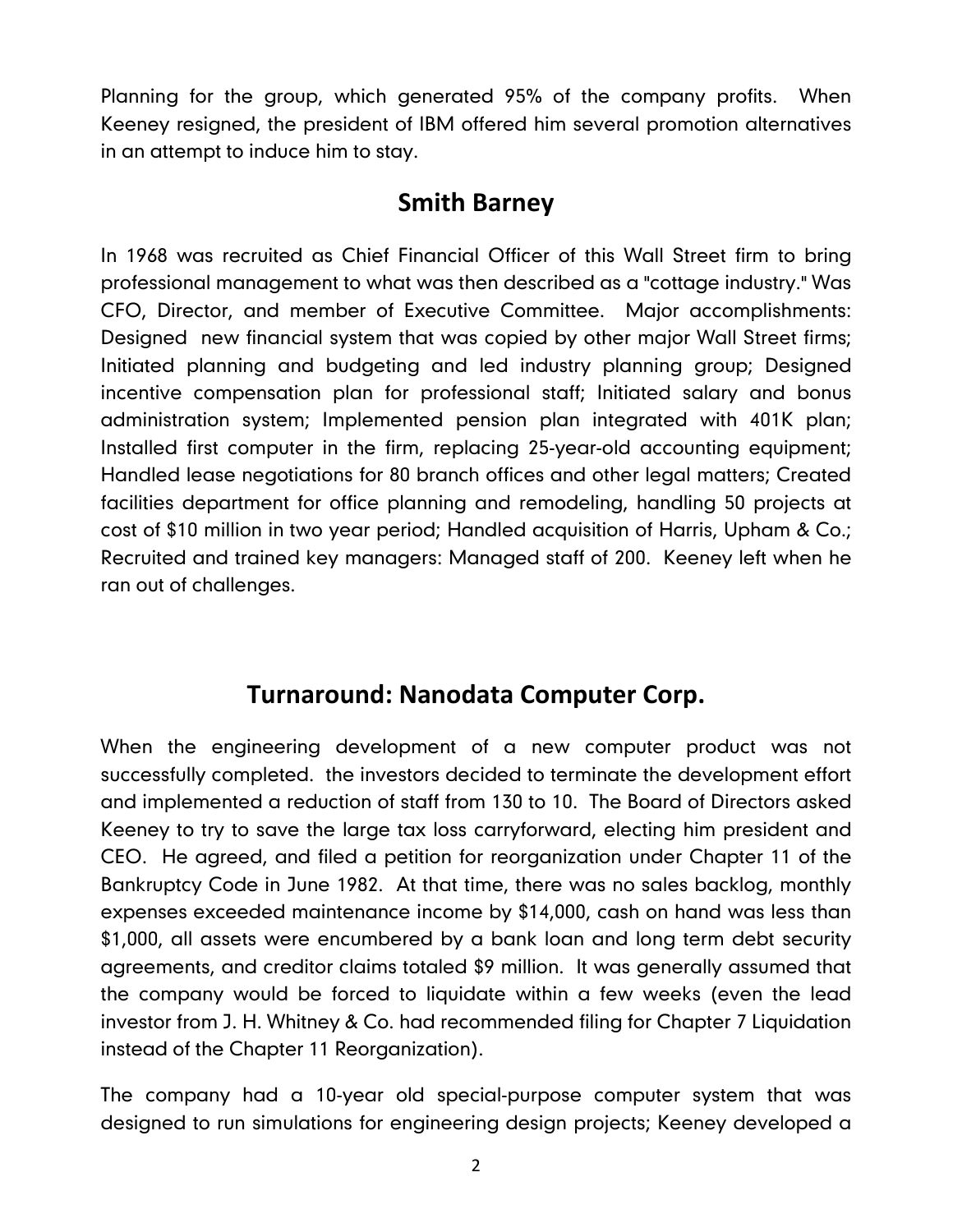plan to resurrect it, make engineering improvements, and attempt to manufacture and market it. Over the next two years he successfully implemented this plan and accomplished the following:

Shortl y after the C rapter 11 filing, made a sale of add-on memory to an aerospace customer for \$125,000 and won court approval to retain 50% of the proceeds for working capital.

• Arranged for a debtor-in-possession line of credit from investors as his plan gained traction.

• Increased employment from 10 to 19, adding sales, development engineering, and manufacturing personnel. With consulting help from former employees, made significant engineering changes to the old computer product, including conversion of system to 50 cycle power for the European market, conversion of memory to solid-state technology, and 20% improvement in processing speed through a rewrite of microcode.

• Made sal e of a system to a major French engi neeri ng fi m for \$700,000. Successfully manufactured it and shipped it to France, where it passed the contractual acceptance tests. Received a monthly fee for six months of engineering training and support of the system on-site in France.

• Sold many customers a microcode upgrade for \$50,000 each.

• Sold the real property of the company in a complex transaction for \$1.5 million cash and the release of \$4.5 million of long-term debt originally held by the federal government. The cash proceeds satisfied mortgages of \$1 million held by the State of New York and \$100,000 by the City of Buffalo and generated working capital of \$345,000 for the company.

• Sold excess semi-conductor inventory and equipment over a one-year period, realizing cash proceeds of \$260,000 compared to liquidator bids of \$25,000.

• Achieved profitable operations for the fiscal year ended September 30, 1983 with product sales of \$1.8 million and net income of \$220,000. It was the first profitable year in company history.

• Resolved more than 360 creditor claims, some involving lawsuits against the company. Negotiated reductions of \$2.4 million in these claims from the original total of \$9 million.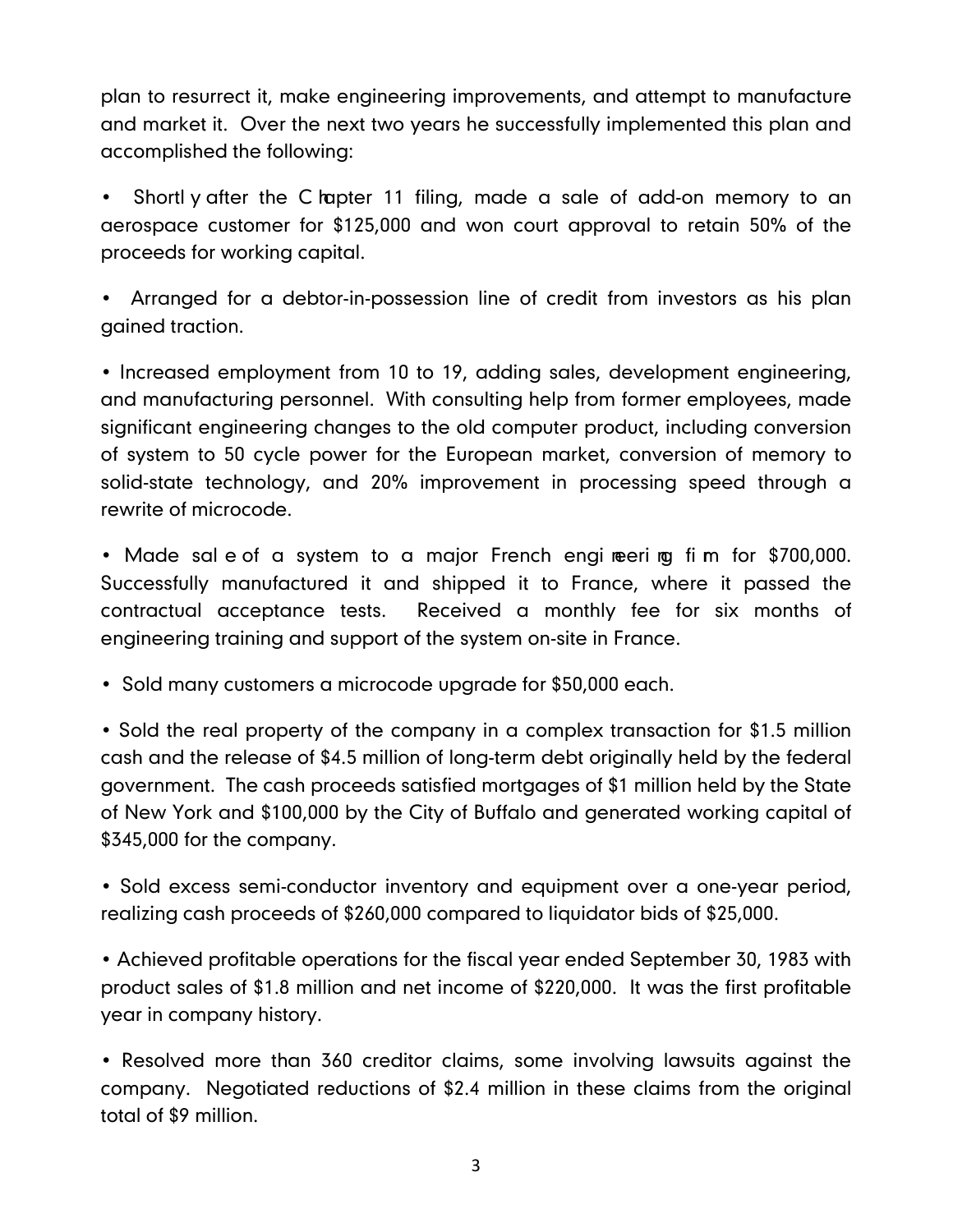• Initiated a lawsuit against two former suppliers of the company, claiming damages in excess of \$10 million as a defensive maneuver against them.

• As the basis of a Plan of Reorganization to exit Chapter 11, completed the design of a new RISC architecture mini-computer with 14 MIP register-to-register processing speed and included it in a business plan for future operations.

• Developed a Plan of Reorganization which was approved by 16 classes of creditors and stockholders; the lowest ranking class (an equipment lessor) was "crammed down." The plan was confirmed by the U.S. Bankruptcy Court for the Western District of New York on May 17, 1984. In the plan, all creditors other than the unsecured group were paid 100% of their claims, the unsecured group (which voted in favor of the Plan) received 30%, and equipment on lease was returned to the lessor. NCC emerged from the Chapter 11 proceedings with a \$15 million tax loss carryforward and no debt.

• Distributions under the Plan included payment in full of approximately \$2 million of pre-Chapter 11 debt (taxes, secured bank loans and real estate mortgages) and resolution of installment purchase debt through return of equipment to the lessor.

• Paid legal fees incurred during Chapter 11 operations of \$175,000, repaid shortterm working capital loans of \$256,000, and paid payroll, taxes and employee benefits of more than \$1.1 million during the proceeding.

(The bankruptcy judge, attorneys and other observers expressed astonishment at what had been accomplished in those two years.)

The company subsequently made three acquisitions and was sold to First Data Resources in 1988.

### **Start-Up: Ultra-Sound Corporation**

After a short retirement, Keeney founded this company in 1989 to develop an ultrasonic scanner to capture fingerprint images for use in a proprietary personal identification system. The FBI was encouraging private companies to explore alternative technologies for this application because of the deficiencies in the optical systems then in use, which experienced 20% error rates. Keeney saw this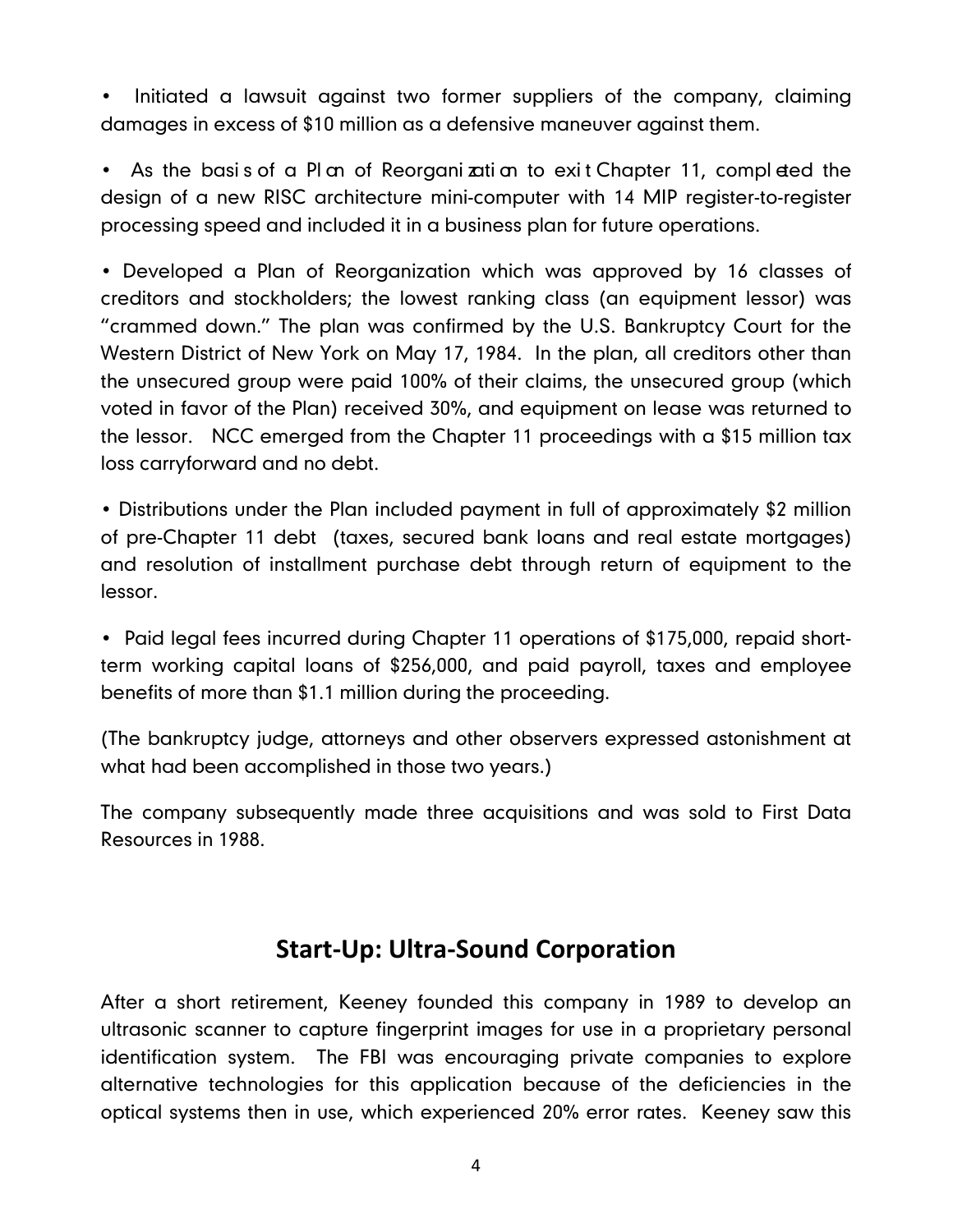as more than a business opportunity: if successful it could be of significant benefit to society.

This ultrasonic development work was challenging, but it eventually led to a successful product that was adopted by our military Special Forces for use in the field in Afghanistan, which was an extremely difficult environment for personal ID systems. It became the only identification system that the FBI approved for law enforcement work other than the original optical system. Because of its improved accuracy, it held the promise of becoming the only technology capable of achieving a fully automatic system that delivered accurate identification results.

The company was sold to Qualcomm in 2013.

## **Education & Military**

- B.A. in Accounting, University of Washington, 1950, Magna Cum Laude
- Member of Phi Beta Kappa and other honorary societies
- $\bullet$  Lt. (j.g.), USN, Supply Corps, 1950 to 1953; USNR 1953 to 1958
- MBA, University of Washington, 1957, Magna Cum Laude
- IBM Executive School, 1962
- Brookings Institution course on business and governmental relations, 1962

### **Professional**

- Touche, Niven, Bailey & Smart, 1953-1956 (now Deloitte)
- Certified Public Accountant license, State of Washington, 1954
- IBM Corporation, 1957-1966
- Founder and Chairman, Datastation of New York, Inc. 1966-1968
- Director, Smith Barney & Co., 1968-1978
- President, Wall Street Planning Group, 1971
- Director, Securities Industry Association, 1972-1975
- Director, Smith Barney Real Estate Corporation, 1973-1978